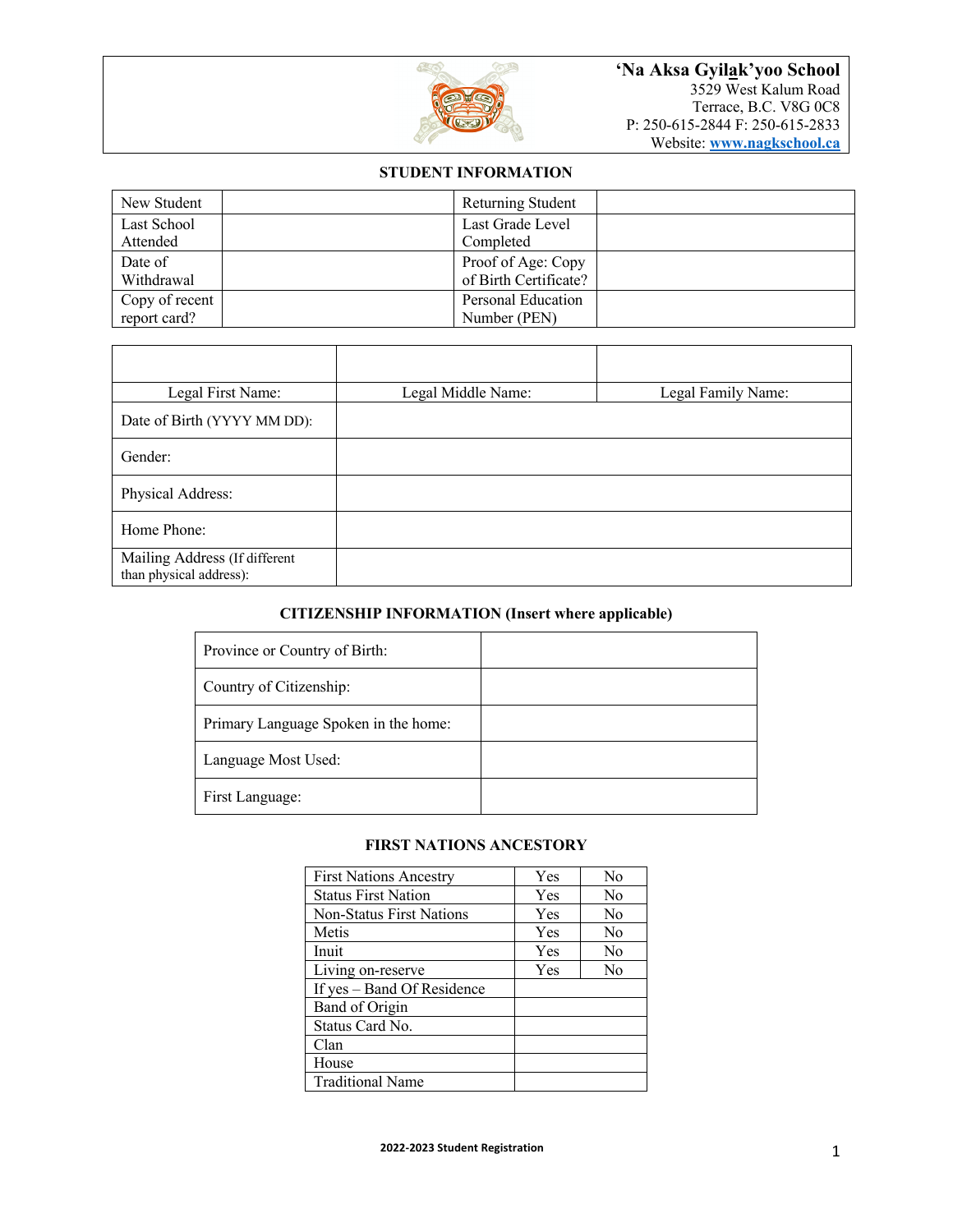

## **SEP (SPECIAL EDUCATION PROGRAM) SERVICES**

| Student currently on an Individual Education Plan (IEP)? |     | N <sub>0</sub> |
|----------------------------------------------------------|-----|----------------|
| If yes, is IEP attached / in student's file?             | Yes | N <sub>o</sub> |
| Has student received SEP Services previous school year?  | Yes | N <sub>0</sub> |
| If yes, select all that apply:                           |     |                |
| Speech/Language                                          |     | No             |
| Occupational Therapy                                     |     | N <sub>o</sub> |
| Physiotherapy                                            | Yes | N <sub>o</sub> |
| <b>Education Psychology</b>                              |     | No             |

## **PARENT / GUARDIAN INFORMATION**

## *(Primary Contact first)*

| Parent / Guardian                                                                                                                                                                    | Parent / Guardian                                                                                                                                                                    |
|--------------------------------------------------------------------------------------------------------------------------------------------------------------------------------------|--------------------------------------------------------------------------------------------------------------------------------------------------------------------------------------|
| Last Name                                                                                                                                                                            | Last Name                                                                                                                                                                            |
| <b>First Name</b>                                                                                                                                                                    | First Name                                                                                                                                                                           |
| Relationship to Student                                                                                                                                                              | Relationship to Student                                                                                                                                                              |
| Living with Student                                                                                                                                                                  | Living with Student                                                                                                                                                                  |
| Same as Student Address                                                                                                                                                              | Same as Student Address                                                                                                                                                              |
| Address, if different                                                                                                                                                                | Address, if different                                                                                                                                                                |
| Home Phone                                                                                                                                                                           | Home Phone                                                                                                                                                                           |
| Cell Phone                                                                                                                                                                           | Cell Phone                                                                                                                                                                           |
| Work Phone                                                                                                                                                                           | Work Phone                                                                                                                                                                           |
| Email:                                                                                                                                                                               | Email:                                                                                                                                                                               |
| Are there legal documents<br>in force? (RE: Custody,<br>guardianship, access, etc.)<br>If yes, describe briefly.<br>**Please provide school<br>with copy of the legal<br>document ** | Are there legal documents<br>in force? (RE: Custody,<br>guardianship, access, etc.)<br>If yes, describe briefly.<br>**Please provide school<br>with copy of the legal<br>document ** |

#### **SIBLING INFORMATION**

| <b>SIBLING</b>          |  |  |
|-------------------------|--|--|
| Last Name               |  |  |
| First Name              |  |  |
| Relationship to Student |  |  |
| Birthdate (YYYY MM DD): |  |  |
| Gender                  |  |  |
| School                  |  |  |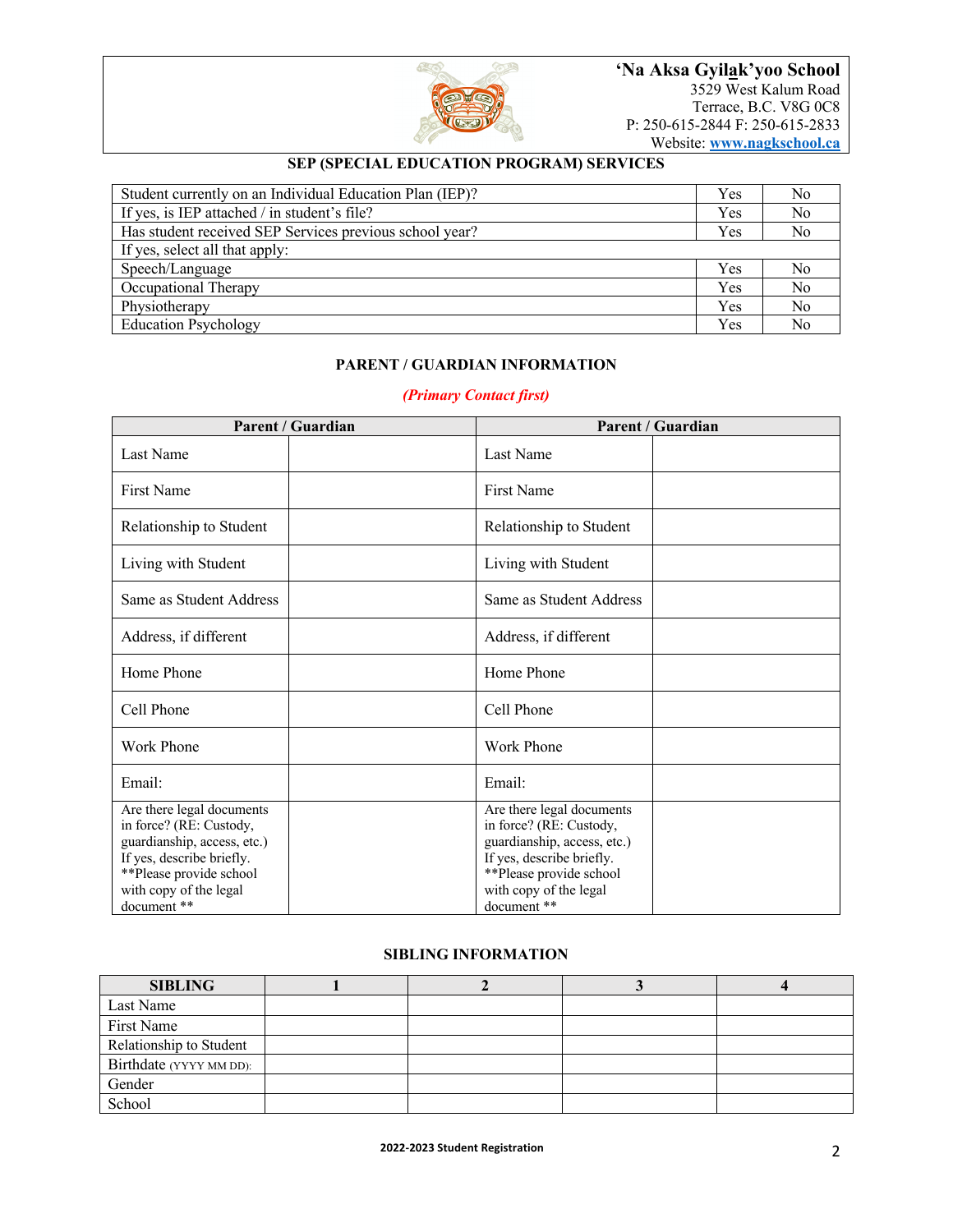

# **EMERGENCY CONTACT INFORMATION**

# *(Two others not including the parent/guardians))*

| <b>Emergency Contact Person 1</b> | <b>Emergency Contact Person 2</b> |  |
|-----------------------------------|-----------------------------------|--|
| Last Name                         | Last Name                         |  |
| First Name                        | <b>First Name</b>                 |  |
| Relationship to Student           | Relationship to Student           |  |
| Home Phone                        | Home Phone                        |  |
| Cell Phone                        | Cell Phone                        |  |
| Work Phone                        | Work Phone                        |  |
| Can pick-up student?              | Can pick-up student?              |  |

# **MEDICAL INFORMATION**

| Care Card Number                                |  |
|-------------------------------------------------|--|
| Doctor's Name                                   |  |
| Doctor's Phone Number                           |  |
| Allergies                                       |  |
| If 'yes', is Allergy life-threatening?          |  |
| Health Condition                                |  |
| If 'yes', is health condition life-threatening? |  |
| Additional health information                   |  |
| Has student had hearing tested?                 |  |
| Has student had eyes tested?                    |  |
| Is student up-to-date with immunizations?       |  |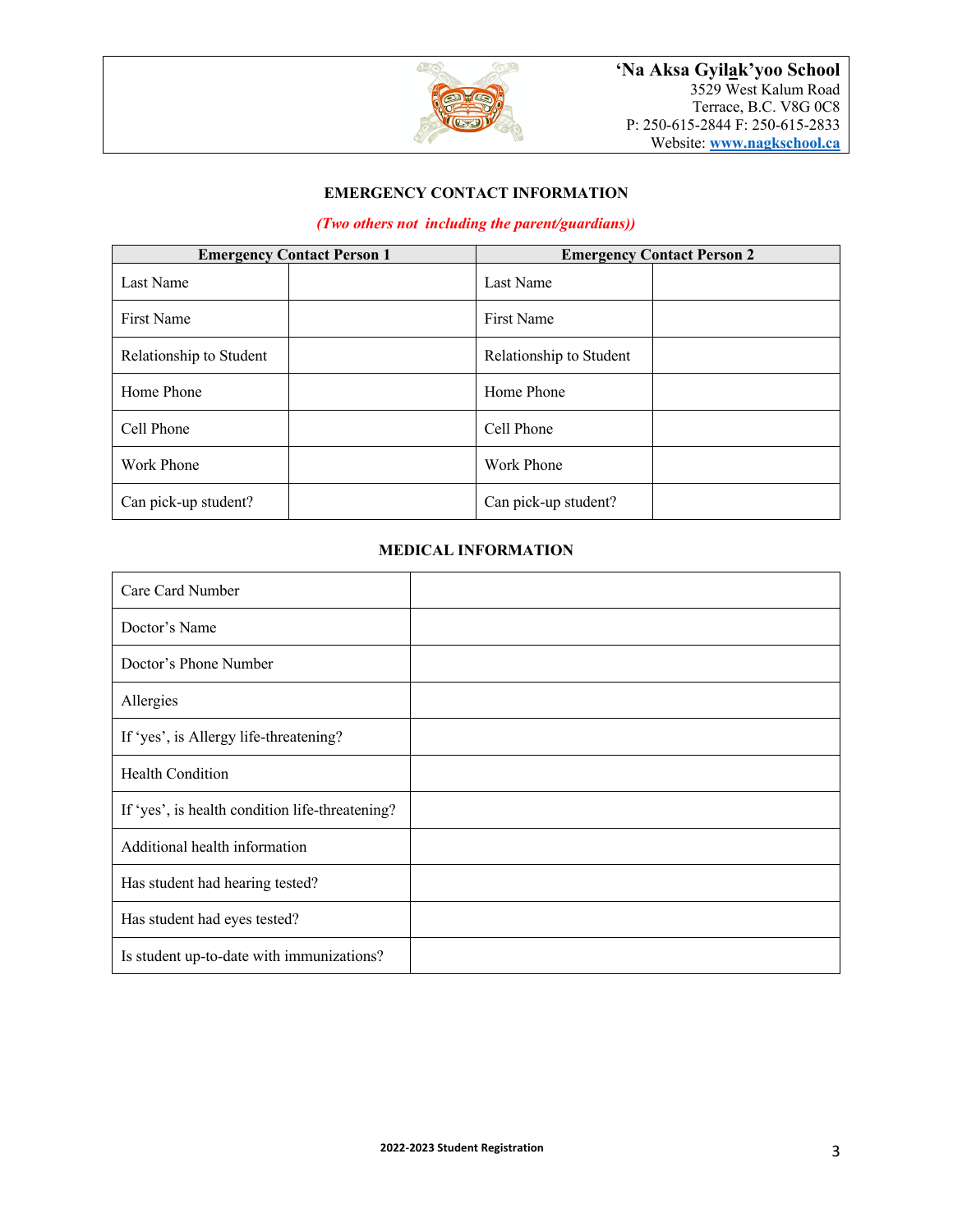

### **SCHOOL TRANSPORTATION**

| Will bus transportation be needed? | Yes | No |
|------------------------------------|-----|----|
| Check pick-up / drop-off location: |     |    |
| Times are subject to change.       |     |    |
| <b>Terrace: Downtown</b>           |     |    |
| <b>Terrace: Southside</b>          |     |    |
| <b>Terrace: Thornhill</b>          |     |    |
| <b>Kitselas: Gitaus</b>            |     |    |

#### **STUDENT MEDIA RELEASE CONSENT FORM for 2021-2022 SCHOOL YEAR**

**'**Na Aksa Gyilak'yoo School and authorized person(s) photographs/films/records audio of individual students and groups of students to commemorate events. Also, to promote the various educational, sports and cultural events taking place at **'**Na Aksa Gyilak'yoo School. Students' names, photographs, videos, students' work may be published in the school's electronic database, school yearbook, school website www.nagkschool.ca, social media website – **'**Na Aksa Gyilak'yoo School Facebook groups, school newsletter or in the news media.

Initial one of the following:

 $Yes - I$  give consent for the release of my child's photo/video/audio for purposes consistent with the above

 $No - I$  do not permit the release of my child's photo/video/audio for purposes consistent with the above

\*\* If you would like to change parental consent, at any time, please contact the school principal \*\*

### **VERIFICATION BY LEGAL PARENT / GUARDIAN**

I certify that the information on my child's school registration form is correct.

Print Parent/Guardian Name:

Signature of Parent/Guardian:

Today's Date: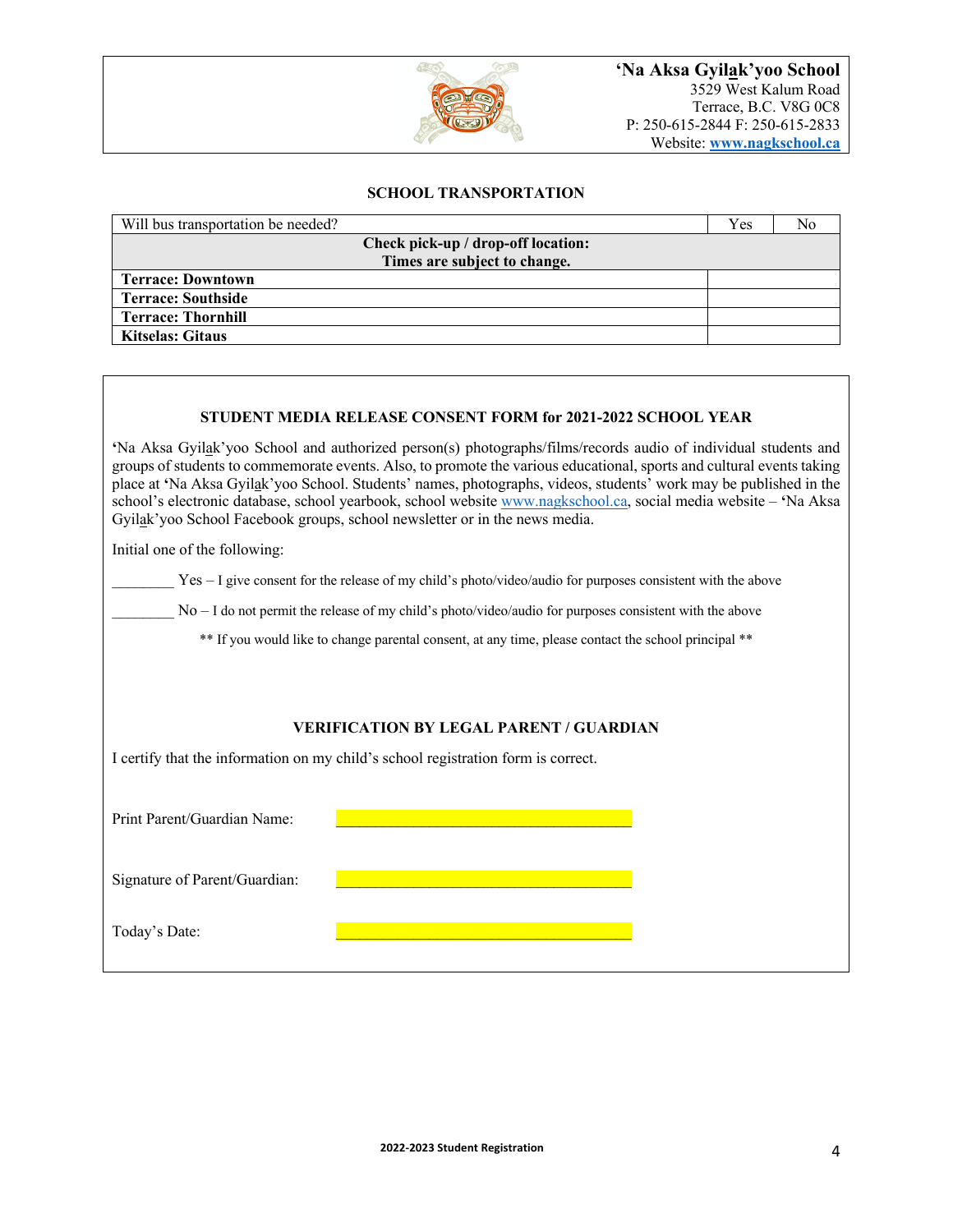

## **CONSENT FOR RELEASE / SHARE INFORMATION**

| Student Full Name       |  |
|-------------------------|--|
| School                  |  |
| Parent/Guardian Name    |  |
| Relationship to Student |  |

I, the consent of the consent of the consent of the consent of the consent of the consent to the consent to the consent to the consent to the consent to the consent to the consent to the consent of the consent of the conse release of pertinent reports/information, including confidential special services file, for the purpose of planning/discussing my child's educational program, progress and other concerns relevant to supporting his/her success.

This information is considered confidential and will be treated accordingly. It will only be shared insofar as it will help to support my child's educational progress. Student files at 'Na Aksa Gyilak'yoo School are available to parents/guardians through written request addressed to 'Na Aksa Gyilak'yoo School.

Collecting/releasing/sharing information from:

May include any one or more of the following – please check box and include name

| Individual Schools                                                                                                                                                                                                             |
|--------------------------------------------------------------------------------------------------------------------------------------------------------------------------------------------------------------------------------|
| School District/School                                                                                                                                                                                                         |
| <b>Medical Community Personnel</b><br><u> 1980 - Antonio Alemania, prima alemaniar populari e a seguida de la provincia de la provincia de la provincia</u>                                                                    |
|                                                                                                                                                                                                                                |
| Child and Youth Mental Health<br><u> 1989 - John Stein, Amerikaansk politiker (* 1958)</u>                                                                                                                                     |
| First Nations Education Coordinator/Administrator [19] [2012] [2013] [2013] [2013] [2013] [2014] [2014] [2014] [2014] [2014] [2014] [2014] [2014] [2014] [2014] [2014] [2014] [2014] [2014] [2014] [2014] [2014] [2014] [2014] |
| <b>RCMP/Youth Probation</b>                                                                                                                                                                                                    |
|                                                                                                                                                                                                                                |
| Other                                                                                                                                                                                                                          |

I certify I am the parent or legal guardian of the above-named student.

Parent signature: Today's Date: